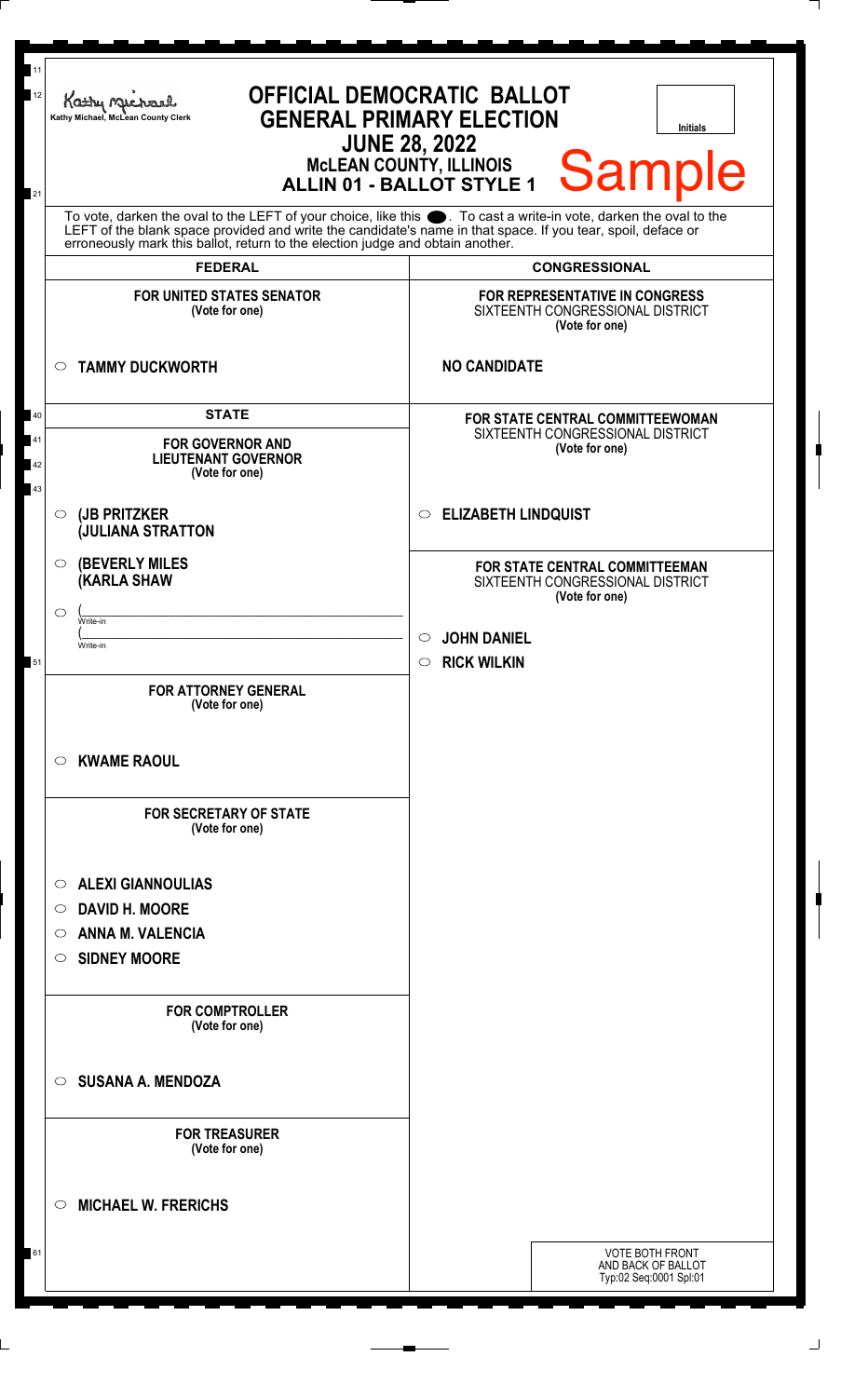| <b>OFFICIAL DEMOCRATIC BALLOT - GENERAL PRIMARY ELECTION - JUNE 28, 2022</b>                                                       |                                                                                                                                     |  |  |  |  |
|------------------------------------------------------------------------------------------------------------------------------------|-------------------------------------------------------------------------------------------------------------------------------------|--|--|--|--|
| <b>LEGISLATIVE</b>                                                                                                                 | <b>JUDICIAL</b>                                                                                                                     |  |  |  |  |
| <b>FOR STATE SENATOR</b><br>FORTY-FOURTH LEGISLATIVE DISTRICT<br>(Vote for one)                                                    | FOR JUDGE OF THE CIRCUIT COURT<br>ELEVENTH JUDICIAL CIRCUIT<br>(To fill the vacancy of the Hon. Paul G. Lawrence)<br>(Vote for one) |  |  |  |  |
| <b>NO CANDIDATE</b>                                                                                                                | <b>NO CANDIDATE</b>                                                                                                                 |  |  |  |  |
| <b>REPRESENTATIVE</b>                                                                                                              |                                                                                                                                     |  |  |  |  |
| <b>FOR REPRESENTATIVE</b><br>IN THE GENERAL ASSEMBLY<br>EIGHTY-SEVENTH REPRESENTATIVE DISTRICT<br>(Vote for one)                   | <b>PRECINCT</b><br>FOR PRECINCT COMMITTEEPERSON<br>ALLIN <sub>01</sub><br>(Vote for one)                                            |  |  |  |  |
| <b>NO CANDIDATE</b>                                                                                                                | <b>NO CANDIDATE</b>                                                                                                                 |  |  |  |  |
| <b>COUNTY</b>                                                                                                                      |                                                                                                                                     |  |  |  |  |
| <b>FOR COUNTY CLERK</b><br>(Vote for one)                                                                                          |                                                                                                                                     |  |  |  |  |
| ○ LAURA McBURNEY                                                                                                                   |                                                                                                                                     |  |  |  |  |
| <b>FOR COUNTY TREASURER</b><br>(Vote for one)                                                                                      |                                                                                                                                     |  |  |  |  |
| <b>NO CANDIDATE</b>                                                                                                                |                                                                                                                                     |  |  |  |  |
| <b>FOR COUNTY SHERIFF</b><br>(Vote for one)                                                                                        |                                                                                                                                     |  |  |  |  |
| <b>NO CANDIDATE</b>                                                                                                                |                                                                                                                                     |  |  |  |  |
| <b>REGIONAL OFFICE</b><br>OF EDUCATION                                                                                             |                                                                                                                                     |  |  |  |  |
| FOR REGIONAL SUPERINTENDENT OF SCHOOLS<br>(DeWITT, LIVINGSTON, LOGAN AND McLEAN COUNTIES)<br>(Vote for one)                        |                                                                                                                                     |  |  |  |  |
| <b>NO CANDIDATE</b>                                                                                                                |                                                                                                                                     |  |  |  |  |
| <b>COUNTY BOARD</b>                                                                                                                |                                                                                                                                     |  |  |  |  |
| <b>FOR COUNTY BOARD MEMBER</b><br><b>COUNTY BOARD DISTRICT 3</b><br>(Vote for not more than two)                                   |                                                                                                                                     |  |  |  |  |
| $\circ$ FAYE FREEMAN-SMITH                                                                                                         |                                                                                                                                     |  |  |  |  |
| <b>JUDICIAL</b>                                                                                                                    |                                                                                                                                     |  |  |  |  |
| FOR JUDGE OF THE CIRCUIT COURT<br>ELEVENTH JUDICIAL CIRCUIT<br>(To fill the vacancy of the Hon. Scott Drazewski)<br>(Vote for one) | YOU HAVE NOW<br><b>COMPLETED VOTING</b>                                                                                             |  |  |  |  |
| <b>NO CANDIDATE</b>                                                                                                                | <b>VOTE BOTH FRONT</b><br>AND BACK OF BALLOT<br>Typ:02 Seq:0001 Spl:01                                                              |  |  |  |  |

 $\perp$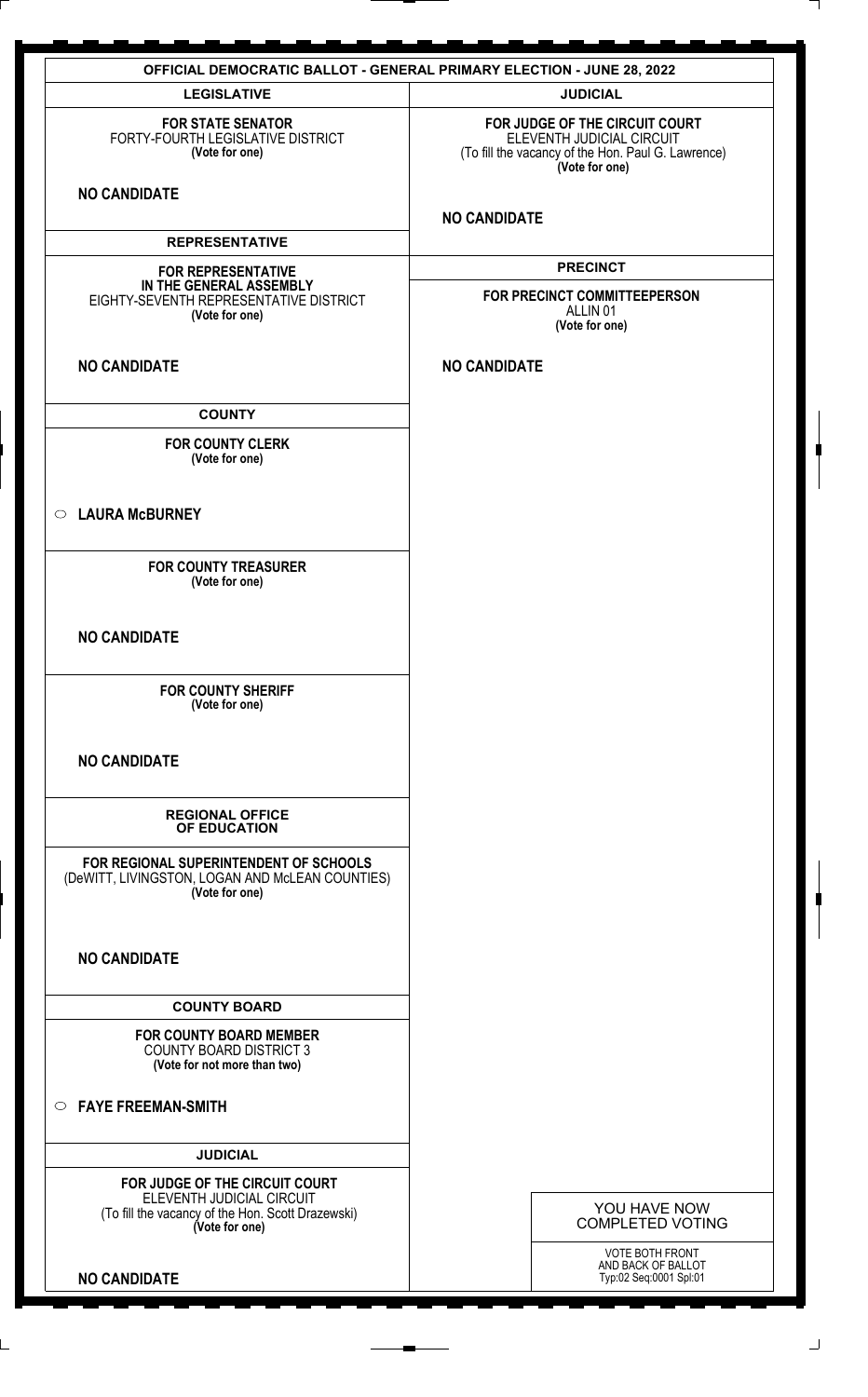| 11<br>12                                                                                                                                                                                                                                     | <b>OFFICIAL DEMOCRATIC BALLOT</b><br>Kathy Michael<br><b>GENERAL PRIMARY ELECTION</b><br>Kathy Michael, McLean County Clerk<br><b>Initials</b><br><b>JUNE 28, 2022</b><br><b>Sample</b> |                                                                                                                                        |                                                                                          |  |  |
|----------------------------------------------------------------------------------------------------------------------------------------------------------------------------------------------------------------------------------------------|-----------------------------------------------------------------------------------------------------------------------------------------------------------------------------------------|----------------------------------------------------------------------------------------------------------------------------------------|------------------------------------------------------------------------------------------|--|--|
| McLEAN COUNTY, ILLINOIS<br>ALLIN 01 - BALLOT STYLE 2<br>21<br>To vote, darken the oval to the LEFT of your choice, like this<br>LEFT of the blank space provided and write the candidate's name in that space. If you tear, spoil, deface or |                                                                                                                                                                                         |                                                                                                                                        |                                                                                          |  |  |
|                                                                                                                                                                                                                                              | erroneously mark this ballot, return to the election judge and obtain another.<br><b>FEDERAL</b>                                                                                        |                                                                                                                                        |                                                                                          |  |  |
|                                                                                                                                                                                                                                              | <b>FOR UNITED STATES SENATOR</b>                                                                                                                                                        | <b>CONGRESSIONAL</b><br><b>FOR REPRESENTATIVE IN CONGRESS</b>                                                                          |                                                                                          |  |  |
| $\circ$                                                                                                                                                                                                                                      | (Vote for one)<br><b>TAMMY DUCKWORTH</b>                                                                                                                                                |                                                                                                                                        | SEVENTEENTH CONGRESSIONAL DISTRICT<br>(Vote for one)                                     |  |  |
|                                                                                                                                                                                                                                              |                                                                                                                                                                                         | <b>ANGIE NORMOYLE</b><br>O<br><b>ERIC SORENSEN</b><br>$\circ$<br><b>LITESA WALLACE</b><br>$\circ$<br><b>MARSHA WILLIAMS</b><br>$\circ$ |                                                                                          |  |  |
| 40                                                                                                                                                                                                                                           | <b>STATE</b>                                                                                                                                                                            |                                                                                                                                        |                                                                                          |  |  |
| 41<br>42                                                                                                                                                                                                                                     | <b>FOR GOVERNOR AND</b><br><b>LIEUTENANT GOVERNOR</b><br>(Vote for one)                                                                                                                 |                                                                                                                                        |                                                                                          |  |  |
| 43                                                                                                                                                                                                                                           |                                                                                                                                                                                         |                                                                                                                                        |                                                                                          |  |  |
| $\circ$                                                                                                                                                                                                                                      | (JB PRITZKER                                                                                                                                                                            |                                                                                                                                        | <b>JACQUELINE McGOWAN</b><br>$\circ$<br><b>JONATHAN KLARER LOGEMANN</b><br>$\circ$       |  |  |
|                                                                                                                                                                                                                                              | <b>JULIANA STRATTON</b>                                                                                                                                                                 | $\circ$                                                                                                                                |                                                                                          |  |  |
| $\circ$                                                                                                                                                                                                                                      | <b>(BEVERLY MILES)</b><br><b>(KARLA SHAW</b>                                                                                                                                            | Write-in                                                                                                                               |                                                                                          |  |  |
| $\circ$<br>Write-in<br>Write-in                                                                                                                                                                                                              |                                                                                                                                                                                         |                                                                                                                                        | FOR STATE CENTRAL COMMITTEEWOMAN<br>SEVENTEENTH CONGRESSIONAL DISTRICT<br>(Vote for one) |  |  |
| 52                                                                                                                                                                                                                                           | <b>FOR ATTORNEY GENERAL</b><br>(Vote for one)                                                                                                                                           | <b>PAMELA DAVIDSON</b><br>$\circ$                                                                                                      |                                                                                          |  |  |
| $\circ$                                                                                                                                                                                                                                      | <b>KWAME RAOUL</b>                                                                                                                                                                      | <b>LINDA MCNEELY</b><br>O<br><b>JEHAN GORDON-BOOTH</b><br>$\circ$                                                                      |                                                                                          |  |  |
|                                                                                                                                                                                                                                              | <b>FOR SECRETARY OF STATE</b><br>(Vote for one)                                                                                                                                         | <b>FOR STATE CENTRAL COMMITTEEMAN</b><br>SEVENTEENTH CONGRESSIONAL DISTRICT<br>(Vote for one)                                          |                                                                                          |  |  |
| $\circ$                                                                                                                                                                                                                                      | <b>ALEXI GIANNOULIAS</b>                                                                                                                                                                |                                                                                                                                        |                                                                                          |  |  |
| $\circ$                                                                                                                                                                                                                                      | <b>DAVID H. MOORE</b>                                                                                                                                                                   | O                                                                                                                                      | <b>MAURICE A. WEST II</b>                                                                |  |  |
| $\circ$                                                                                                                                                                                                                                      | <b>ANNA M. VALENCIA</b>                                                                                                                                                                 | <b>VIRGIL J. MAYBERRY</b><br>$\circ$                                                                                                   |                                                                                          |  |  |
| $\circ$                                                                                                                                                                                                                                      | <b>SIDNEY MOORE</b>                                                                                                                                                                     |                                                                                                                                        |                                                                                          |  |  |
|                                                                                                                                                                                                                                              | <b>FOR COMPTROLLER</b><br>(Vote for one)                                                                                                                                                |                                                                                                                                        |                                                                                          |  |  |
| $\circ$                                                                                                                                                                                                                                      | <b>SUSANA A. MENDOZA</b>                                                                                                                                                                |                                                                                                                                        |                                                                                          |  |  |
|                                                                                                                                                                                                                                              | <b>FOR TREASURER</b><br>(Vote for one)                                                                                                                                                  |                                                                                                                                        |                                                                                          |  |  |
| $\circ$                                                                                                                                                                                                                                      | <b>MICHAEL W. FRERICHS</b>                                                                                                                                                              |                                                                                                                                        |                                                                                          |  |  |
| 61                                                                                                                                                                                                                                           |                                                                                                                                                                                         |                                                                                                                                        | <b>VOTE BOTH FRONT</b><br>AND BACK OF BALLOT<br>Typ:02 Seq:0002 Spl:01                   |  |  |

L,